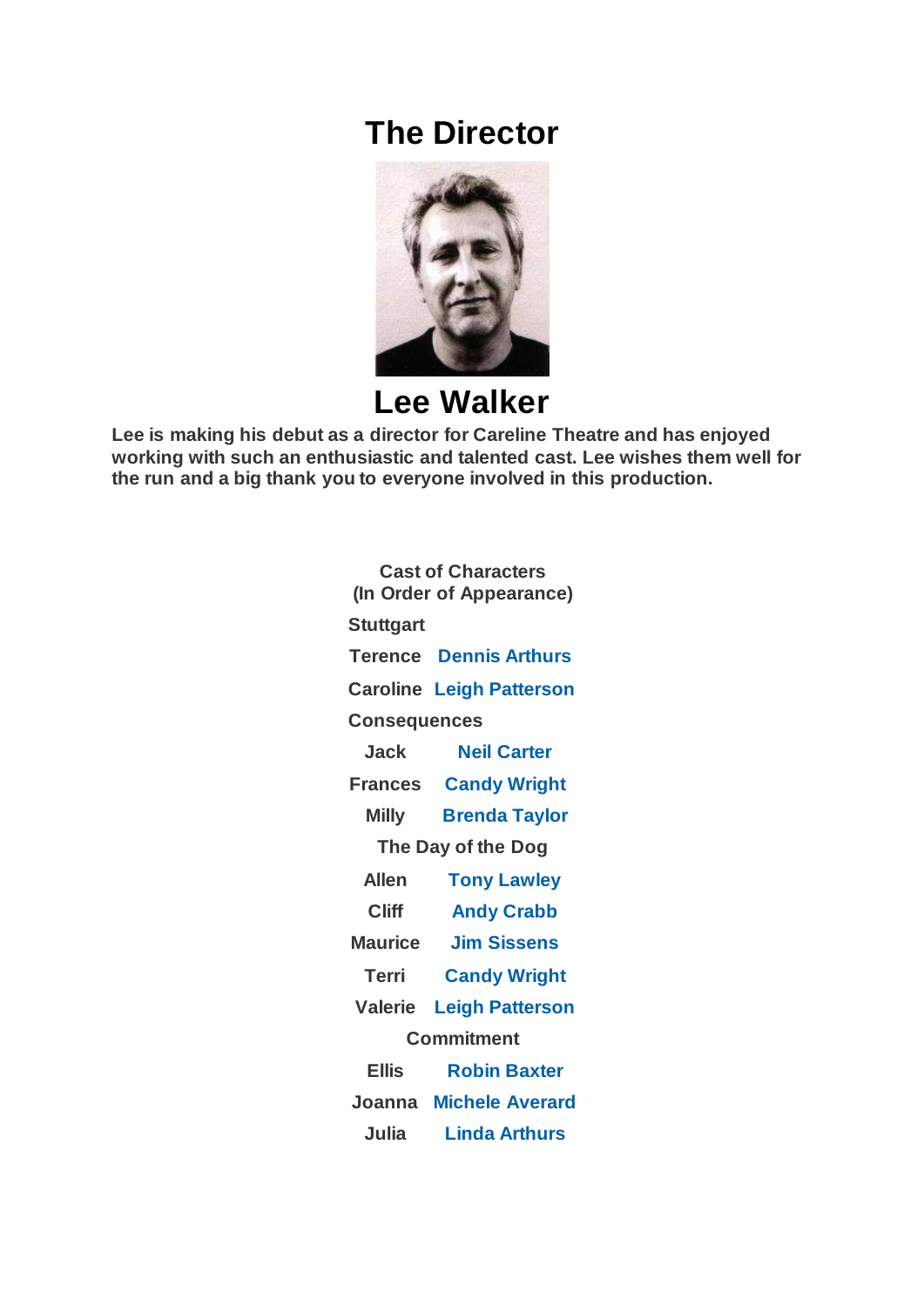| <b>Stage Manager</b>                                  | <b>Lee Walker</b>                                                                                                                                                                                                         |
|-------------------------------------------------------|---------------------------------------------------------------------------------------------------------------------------------------------------------------------------------------------------------------------------|
| <b>Assistant Stage</b><br><b>Manager</b>              | <b>Helen Wadsworth</b>                                                                                                                                                                                                    |
| <b>Set Designer</b>                                   | <b>John Pollitt</b>                                                                                                                                                                                                       |
| <b>Set</b><br><b>Construction</b>                     | John Pollit, Dave Henderson, Caryl Patterson, Lee Walker                                                                                                                                                                  |
| <b>Properties</b>                                     | <b>Brenda Taylor, Candy Wright</b>                                                                                                                                                                                        |
| Sound &<br>Lighting                                   | <b>Desmond Webb</b>                                                                                                                                                                                                       |
| <b>Bar</b><br><b>Management &amp;</b><br><b>Staff</b> | <b>Keith and Jenny Hart, David Williams</b>                                                                                                                                                                               |
| <b>Front of House</b><br><b>Manager</b>               | <b>Colin Worrall, Elaine Farrow</b>                                                                                                                                                                                       |
| <b>Front of House</b><br><b>Staff</b>                 | Hazel Worrall, Violet Skinner, Janet Walker, Margaret<br>Cordery, Marion Carter, Stephanie Herrod, Dawn and Stuart<br>Barton, Ann and Derek Martyr, Helen Baxter, Maggie Lawley,<br><b>Sandra Williams, Lynne Parsons</b> |
| <b>Box Office</b>                                     | <b>Sara Hamer</b>                                                                                                                                                                                                         |
| <b>Publicity</b>                                      | <b>Bernard King</b>                                                                                                                                                                                                       |
| <b>Programme</b>                                      | <b>Elaine Farrow</b>                                                                                                                                                                                                      |

**Dennis Arthurs - 'Terence'**



**Dennis has been with Careline Theatre for 5 years and has tended to favour directing Careline comedies 'The Farndale's, 'A Christmas Carol' and 'A Tomb With A View'. Most recently, he played the part of hapless Eric Swan in 'Cash in the Attic'. He has taken dressing up as the Dame in pantomimes in his stride. However, even he has to confess that appearing in his underpants will be a new and shocking experience both for him and the audience: he apologises now!**

**Leigh Patterson - 'Caroline' & 'Valerie'**



**This is Leigh's 7th performance on stage with Careline, and she is happy to say that in playing Caroline in 'Stuttgart' she has been typecast at**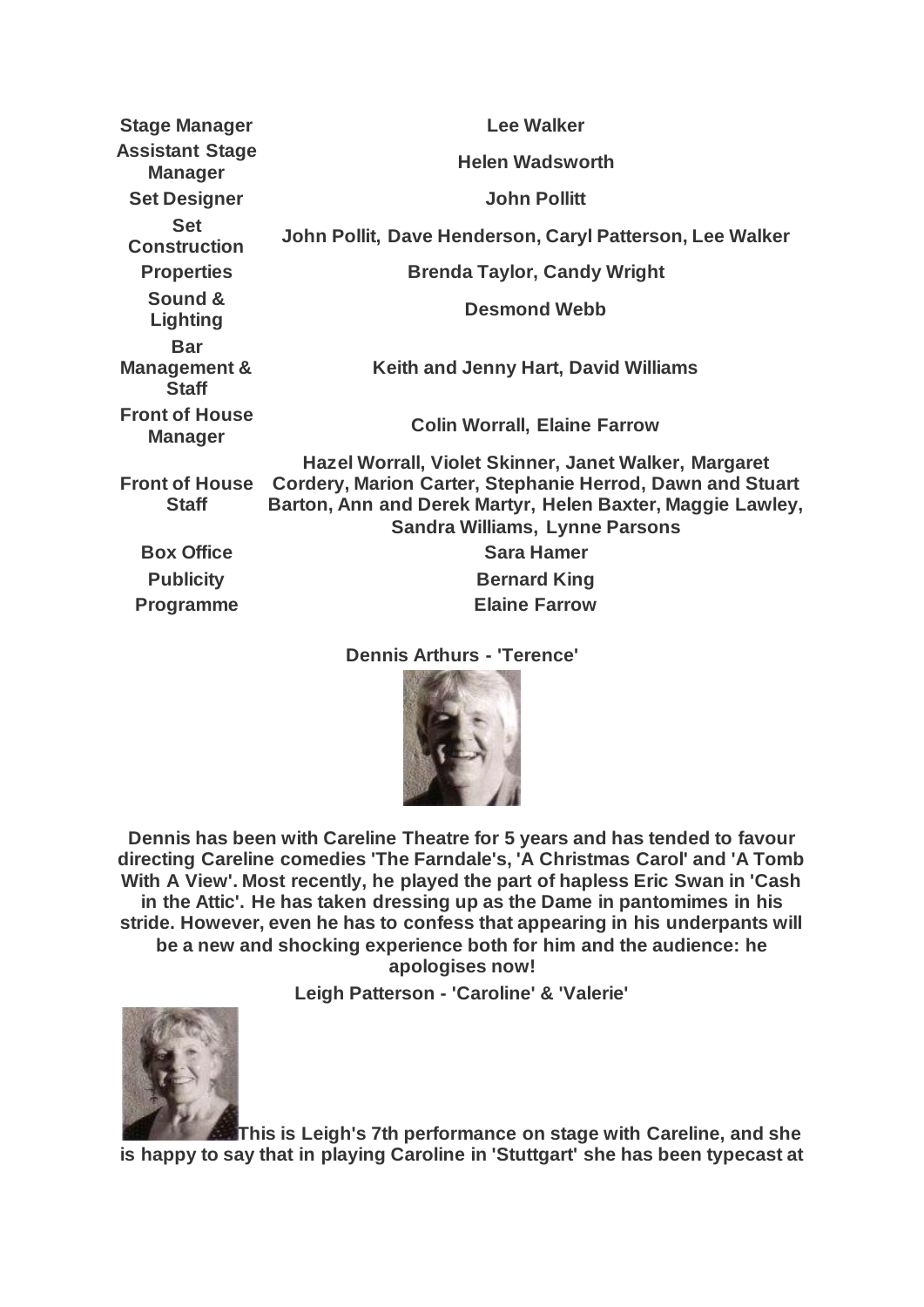## **last! Leigh has been a member for four years and is looking forward to many more years 'treading the boards' with us.**

**Neil Carter - 'Jack'**



**Neil has played many parts in plays both here and in the UK but this is a first that involves getting out of bed! He has enjoyed the challenge of being part of this series of plays that have been put on in the west end in London or is it the frisson of the affair? Who can tell?**

**Candy Wright - 'Frances' & 'Terri'**



**Candida first appeared at Richmond Theatre at the age of 6 on stage singing and dancing alongside a 2 year old Bonny Langford. After many years of comedy and panto this is her 'Kiss' debut! She has been with Careline Theatre for the past 15 years and thoroughly enjoys both acting and directing for them and is also their Chairman. Candy says, "We are a great team, come & join us".**

**Brenda Taylor - 'Milly'**



**"And now for something completely different...." Not a wicked stepmother, bad fairy, but there is some 'Hanki Panky' in this play! Brenda plays the innocent and wronged wife and is enjoying the six-page role! Brenda feels this is a new venture for Careline and a good challenge for all the actors involved. She says that the director knows exactly what he wants and hopes they can come up with the goods, and that you, the audience enjoy the evening.**

**Tony Lawley - 'Allen'**

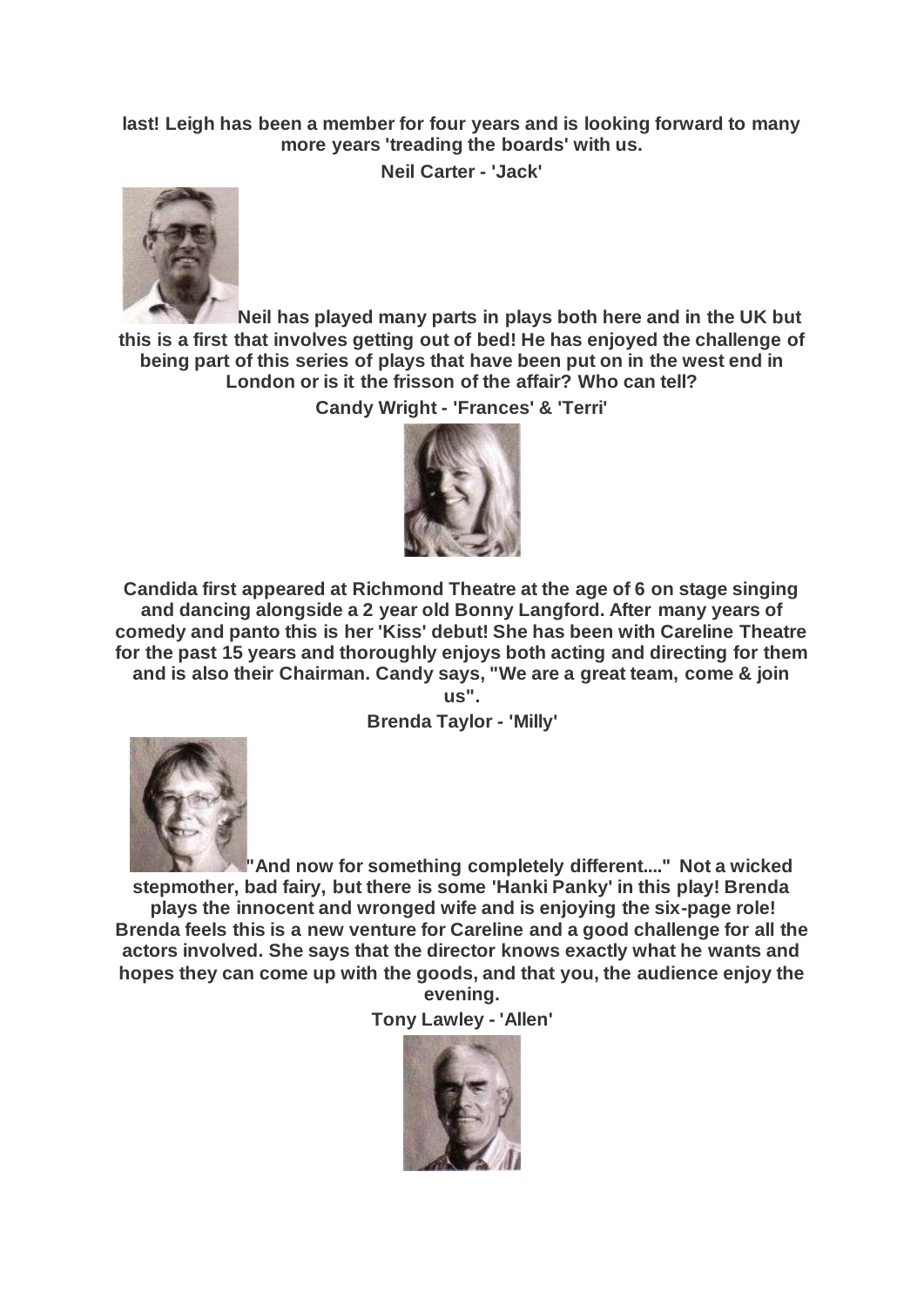**Tony has been a member of Careline Theatre for a number of years and has appeared in four pantomimes, also 'Caught in the Net', 'Alio 'Alio, 'Nails for the Carpenter', 'Tomb with a View' and most recently as Dr Chapman in 'Cash on Delivery'. He is looking forward to the role of the unfortunate Allen in Day of the Dog.**

**Andy Crabb - 'Cliff'**



**Andy has been acting, painting back-cloths and making props for Careline Theatre for the last six years. Audiences will recognise him as Corporal Jones in 'Dad's Army', the French Chamberlain Marmaduke from 'Snow White' and last year's Beast. In the rare moments when he has spare time, Andy is writing his second book of Spanish short stories, 'Blood Blossoms'.**

**Jim Sissens - 'Maurice'**



**Jim has over 35 years of experience in Amateur Dramatics. His first love is musical theatre and he has played in numerous shows and pantomimes for both Clacton and Colchester Operatic Societies. He joined Careline ten years ago and apart from performing has directed our Pantomime Red Riding Hood and the outrageously funny 'Cash on Delivery'. Robin Baxter - 'Ellis'**



**Robin joined Careline Theatre in 2002 quite happily working back stage. He hesitantly accepted the part of Pike in 'Dad's Army', and loved the experience. Next he played Muddles in 'Snow White', followed by the accident prone Perry in 'Tomb With A View', the bewildered George Jenkins in 'Cash On Delivery', and Timbad the Tailor in 'Ali Baba'. He is looking forward to playing his first non-comedy part as Ellis.**

**Michele Averard - 'Joanna'**